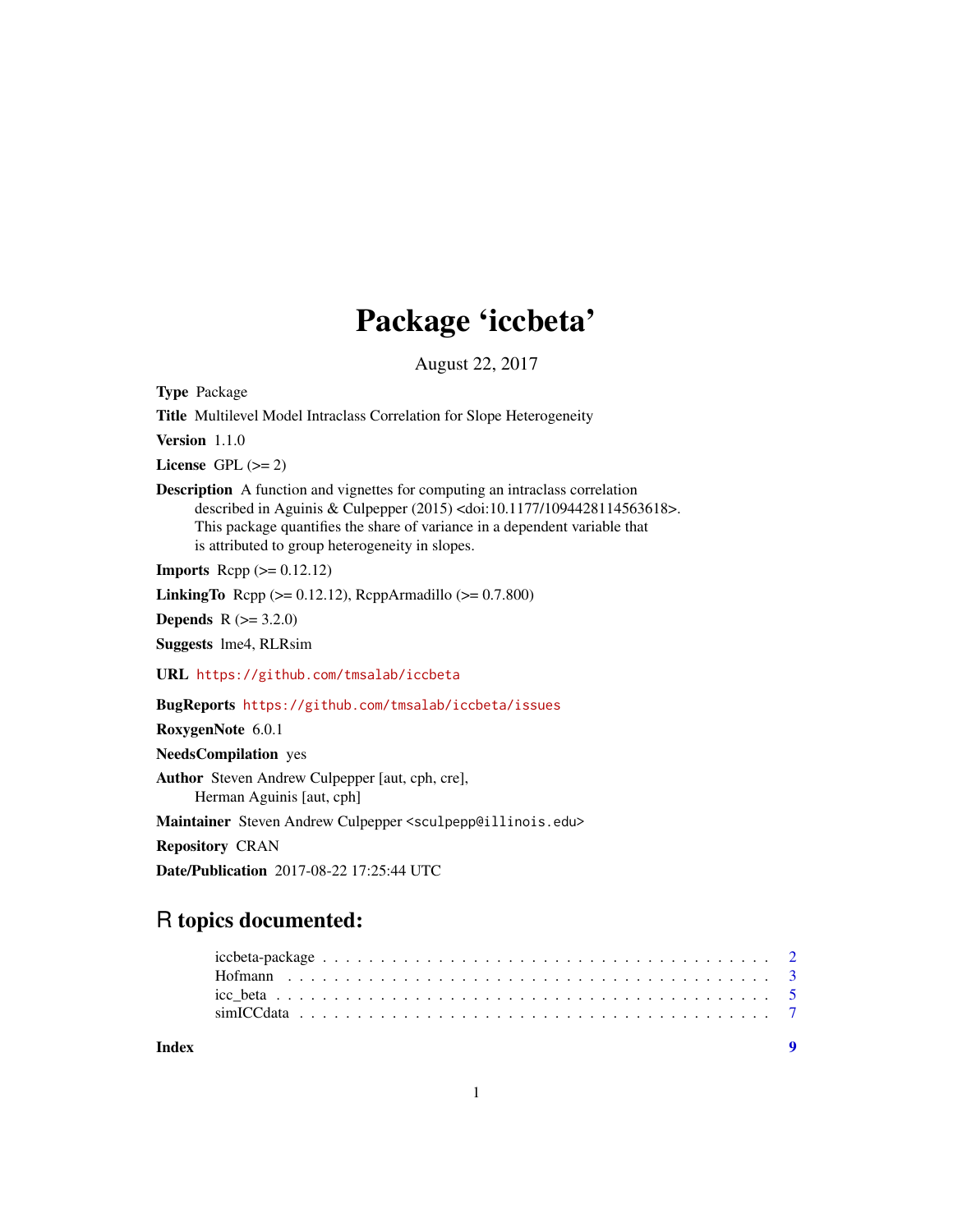<span id="page-1-0"></span>

#### Description

A function and vignettes for computing an intraclass correlation described in Aguinis & Culpepper (2015) <doi:10.1177/1094428114563618>. This package quantifies the share of variance in a dependent variable that is attributed to group heterogeneity in slopes.

#### Author(s)

Maintainer: Steven Andrew Culpepper <sculpepp@illinois.edu> [copyright holder]

#### Authors:

• Herman Aguinis <haguinis@gwu.edu> [copyright holder]

#### References

Aguinis, H., & Culpepper, S.A. (2015). An expanded decision making procedure for examining cross-level interaction effects with multilevel modeling. *Organizational Research Methods*. Available at: <http://www.hermanaguinis.com/pubs.html>

#### See Also

Useful links:

- <https://github.com/tmsalab/iccbeta>
- Report bugs at <https://github.com/tmsalab/iccbeta/issues>

#### Examples

## Not run:

```
if(requireNamespace("lme4") && requireNamespace("RLRsim")){
# Simulated Data Example
data(simICCdata)
library('lme4')
# computing icca
vy <- var(simICCdata$Y)
lmm0 \leq Imm(Y \sim (1|12id), data = simICCdata, REML = FALSE)VarCorr(lmm0)$l2id[1,1]/vy
```

```
# Create simICCdata2
grp_means = aggregate(simICCdata[c('X1','X2')], simICCdata['l2id'],mean)
colnames(grp_means)[2:3] = c('m_X1', 'm_X2')simICCdata2 = merge(simICCdata,grp_means,by='l2id')
```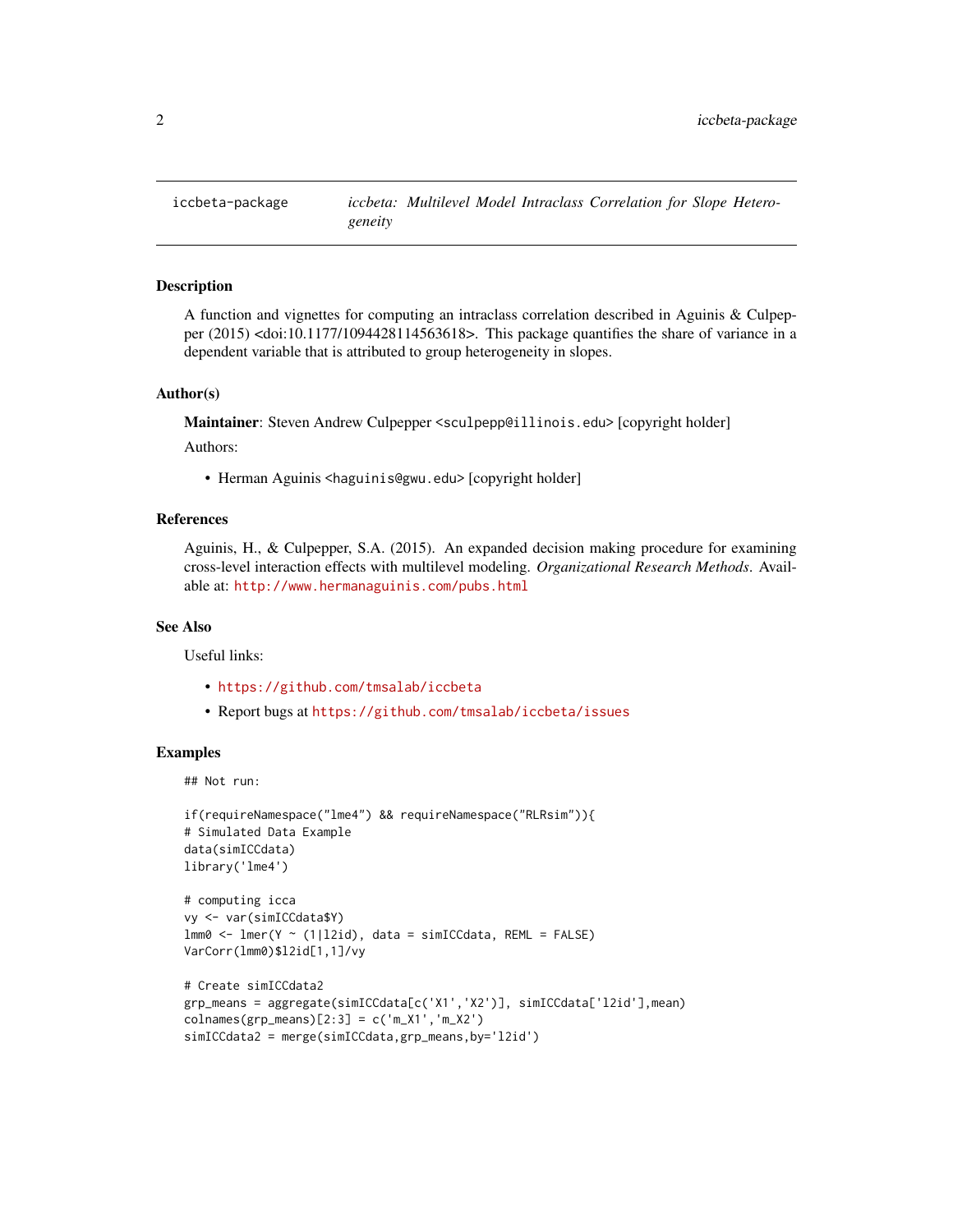#### <span id="page-2-0"></span>Hofmann 3

```
# Estimating random slopes model
lmm1 <- lmer(Y ~ I(X1-m_X1) + I(X2-m_X2) + (I(X1-m_X1) + I(X2-m_X2) | l2id),
              data = simICCdata2, REML = FALSE)
X <- model.matrix(lmm1)
p <- ncol(X)
T1 <- VarCorr(lmm1)$l2id[1:p, 1:p]
# computing iccb
# Notice '+1' because icc_beta assumes l2ids are from 1 to 30.
icc_beta(X, simICCdata2$l2id + 1, T1, vy)$rho_beta
# Hofmann 2000 Example
data(Hofmann)
library('lme4')
# Random-Intercepts Model
lmmHofmann0 <- lmer(helping ~ (1|id), data = Hofmann)
vy_Hofmann <- var(Hofmann[,'helping'])
# computing icca
VarCorr(lmmHofmann0)$id[1,1]/vy_Hofmann
# Estimating Group-Mean Centered Random Slopes Model, no level 2 variables
lmmHofmann1 <- lmer(helping ~ mood_grp_cent + (mood_grp_cent | id),
                     data = Hofmann, REML = FALSE)
X_Hofmann <- model.matrix(lmmHofmann1)
P <- ncol(X_Hofmann)
T1_Hofmann <- VarCorr(lmmHofmann1)$id[1:P, 1:P]
# computing iccb
icc_beta(X_Hofmann, Hofmann[,'id'], T1_Hofmann, vy_Hofmann)$rho_beta
# Performing LR test
library('RLRsim')
lmmHofmann1a <- lmer(helping ~ mood_grp_cent + (1 |id),
                      data = Hofmann, REML = FALSE)
obs.LRT <- 2*(logLik(lmmHofmann1) - logLik(lmmHofmann1a))[1]
X <- getME(lmmHofmann1,"X")
Z <- t(as.matrix(getME(lmmHofmann1,"Zt")))
sim.LRT <- LRTSim(X, Z, 0, diag(ncol(Z)))
(pval <- mean(sim.LRT > obs.LRT))
} else {
 stop("Please install packages `RLRsim` and `lme4` to run the above example.")
}
## End(Not run)
```
<span id="page-2-1"></span>Hofmann *A multilevel dataset from Hofmann, Griffin, and Gavin (2000).*

#### Description

A multilevel dataset from Hofmann, Griffin, and Gavin (2000).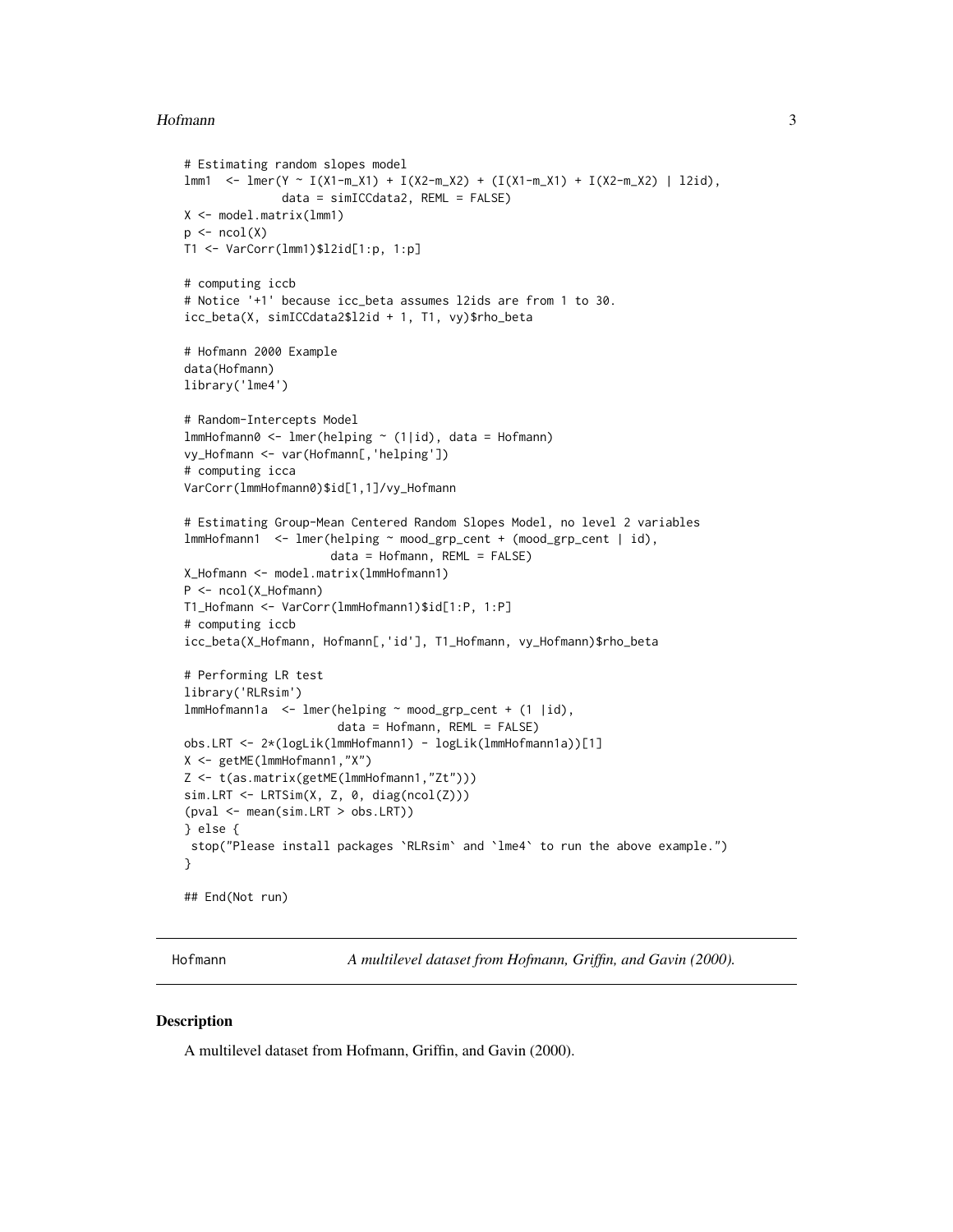#### <span id="page-3-0"></span>Usage

Hofmann

#### Format

A data frame with 1,000 observations and 7 variables.

id a numeric vector of group ids.

helping a numeric vector of the helping outcome variable construct.

mood a level 1 mood predictor.

mood\_grp\_mn a level 2 variable of the group mean of mood.

cohesion a level 2 covariate measuring cohesion.

mood\_grp\_cent group-mean centered mood predictor.

mood\_grd\_cent grand-mean centered mood predictor.

#### Source

Hofmann, D.A., Griffin, M.A., & Gavin, M.B. (2000). The application of hierarchical linear modeling to management research. In K.J. Klein, & S.W.J. Kozlowski (Eds.), Multilevel theory, research, and methods in organizations: Foundations, extensions, and new directions (pp. 467-511). Hoboken, NJ: Jossey-Bass.

#### References

Aguinis, H., & Culpepper, S.A. (2015). An expanded decision making procedure for examining cross-level interaction effects with multilevel modeling. *Organizational Research Methods*. Available at: <http://hermanaguinis.com/pubs.html>

#### See Also

[lmer](#page-0-0), [model.matrix](#page-0-0), [VarCorr](#page-0-0), [LRTSim](#page-0-0), [simICCdata](#page-6-1)

#### Examples

## Not run:

```
if(requireNamespace("lme4") && requireNamespace("RLRsim")){
data(Hofmann)
library("lme4")
```

```
# Random-Intercepts Model
lmmHofmann0 = lmer(helping ~ (1|id), data = Hofmann)
vy_Hofmann = var(Hofmann[,'helping'])
```

```
# Computing icca
VarCorr(lmmHofmann0)$id[1,1]/vy_Hofmann
```

```
# Estimating Group-Mean Centered Random Slopes Model, no level 2 variables
lmmHofmann1 <- lmer(helping ~ mood_grp_cent + (mood_grp_cent |id),
```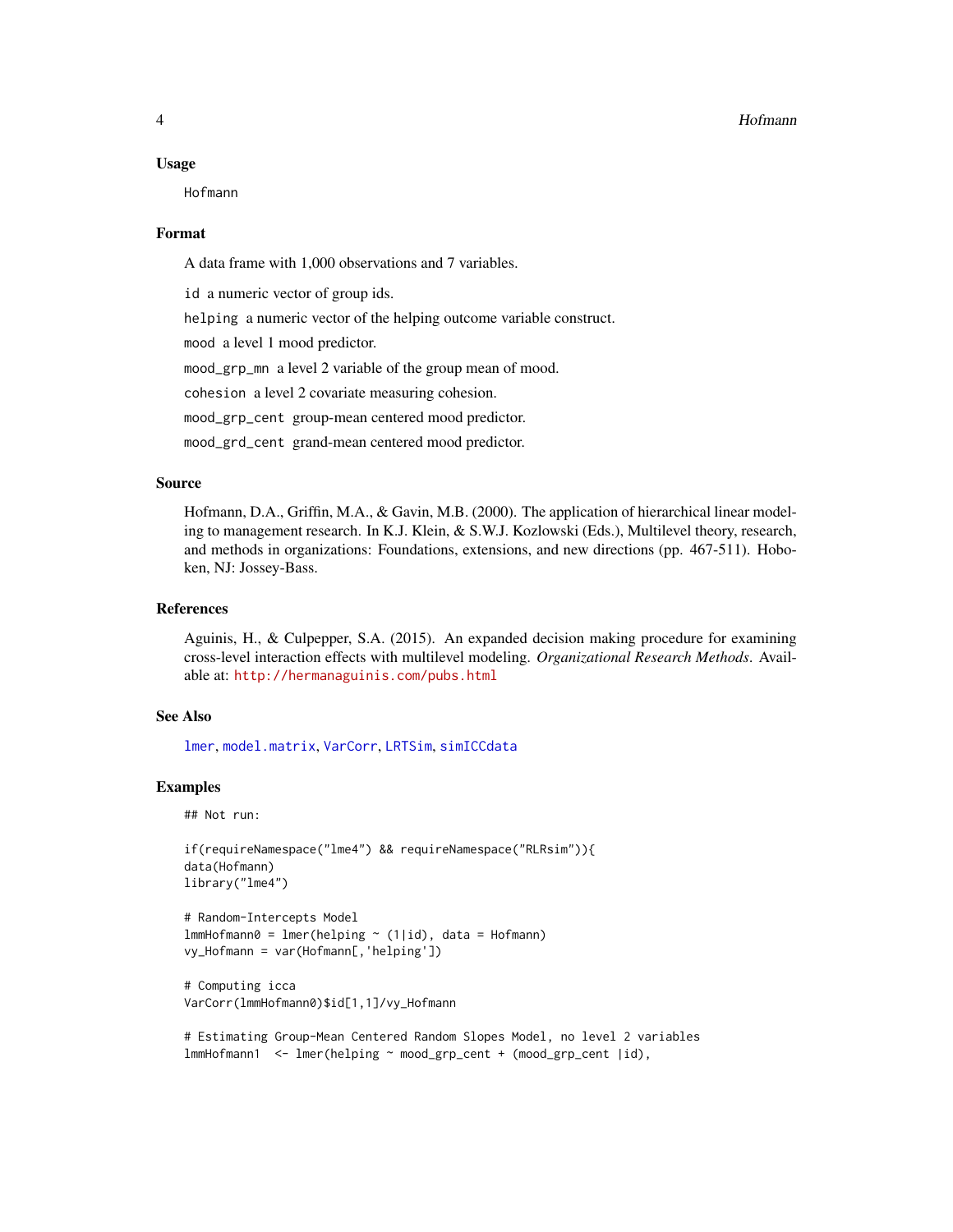<span id="page-4-0"></span>icc\_beta 5

```
data = Hofmann, REML = FALSE)
X_Hofmann = model.matrix(lmmHofmann1)
P = ncol(X_Hofmann)
T1_Hofmann = VarCorr(lmmHofmann1)$id[1:P,1:P]
# Computing iccb
icc_beta(X_Hofmann, Hofmann[,'id'], T1_Hofmann, vy_Hofmann)$rho_beta
# Performing LR test
# Need to install 'RLRsim' package
library("RLRsim")
lmmHofmann1a <- lmer(helping ~ mood_grp_cent + (1 | id),
                      data = Hofmann, REML = FALSE)
obs.LRT <- 2*(logLik(lmmHofmann1) - logLik(lmmHofmann1a))[1]
X <- getME(lmmHofmann1,"X")
Z <- t(as.matrix(getME(lmmHofmann1,"Zt")))
sim.LRT <- LRTSim(X, Z, 0, diag(ncol(Z)))
(pval <- mean(sim.LRT > obs.LRT))
} else {
 stop("Please install packages `RLRsim` and `lme4` to run the above example.")
}
## End(Not run)
```
<span id="page-4-1"></span>icc\_beta *Intraclass correlation used to assess variability of lower-order relationships across higher-order processes/units.*

#### Description

A function and vignettes for computing the intraclass correlation described in Aguinis & Culpepper (2015). iccbeta quantifies the share of variance in an outcome variable that is attributed to heterogeneity in slopes due to higher-order processes/units.

#### Usage

icc\_beta(X, l2id, T, vy)

#### Arguments

| X    | The design matrix of fixed effects from a lmer model.                                                                               |
|------|-------------------------------------------------------------------------------------------------------------------------------------|
| 12id | A vector that identifies group membership. The vector must be coded as a<br>sequence of integers from 1 to J, the number of groups. |
| T.   | A matrix of the estimated variance-covariance matrix of a lmer model fit.                                                           |
| vy   | The variance of the outcome variable.                                                                                               |

#### Value

vy The variance of the dependent variable.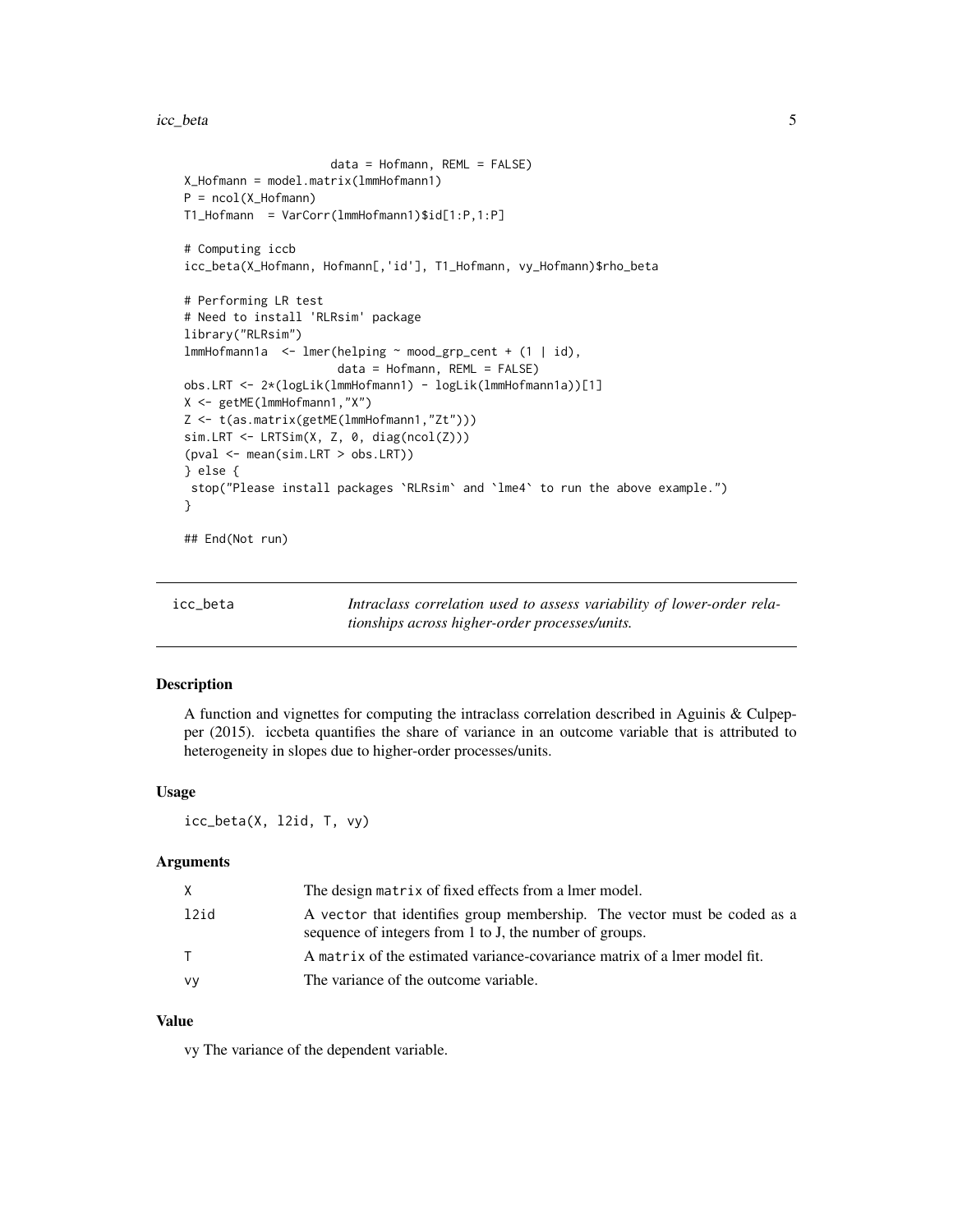#### <span id="page-5-0"></span>Author(s)

Steven A Culpepper

#### References

Aguinis, H., & Culpepper, S.A. (2015). An expanded decision making procedure for examining cross-level interaction effects with multilevel modeling. *Organizational Research Methods*. Available at: <http://hermanaguinis.com/pubs.html>

#### See Also

[lmer](#page-0-0), [model.matrix](#page-0-0), [VarCorr](#page-0-0), [LRTSim](#page-0-0), [Hofmann](#page-2-1), [simICCdata](#page-6-1)

#### Examples

## Not run:

```
if(requireNamespace("lme4") && requireNamespace("RLRsim")){
# Simulated Data Example from Aguinis & Culpepper (2015)
data(simICCdata)
library("lme4")
# Computing icca
vy <- var(simICCdata$Y)
lmm0 \leq lmmpc (1 | 12id), data = simICCdata, REML = FALSE)
VarCorr(lmm0)$l2id[1, 1]/vy
# Create simICCdata2
grp_means = aggregate(simICCdata[c('X1', 'X2')], simICCdata['l2id'], mean)
colnames(grp_means)[2:3] = c('m_X1', 'm_X2')simICCdata2 = merge(simICCdata, grp_means, by='l2id')
# Estimating random slopes model
lmm1 < -lmc(Y - I(X1-m_X1) + I(X2-m_X2) + (I(X1-m_X1) + I(X2-m_X2) + I(Zm_X2)) | 12id),
                      data = simICCdata2, REML = FALSE)
X <- model.matrix(lmm1)
p \leftarrow \text{ncol}(X)T1 <- VarCorr(lmm1)$l2id[1:p,1:p]
# Computing iccb
# Notice '+1' because icc_beta assumes l2ids are from 1 to 30.
icc_beta(X, simICCdata2$l2id+1, T1, vy)$rho_beta
# Hofmann et al. (2000) Example
data(Hofmann)
library("lme4")
# Random-Intercepts Model
lmmHofmann0 = Imer(helping ~ (1|id), data = Hofmann)
vy_Hofmann = var(Hofmann[,'helping'])
```
# Computing icca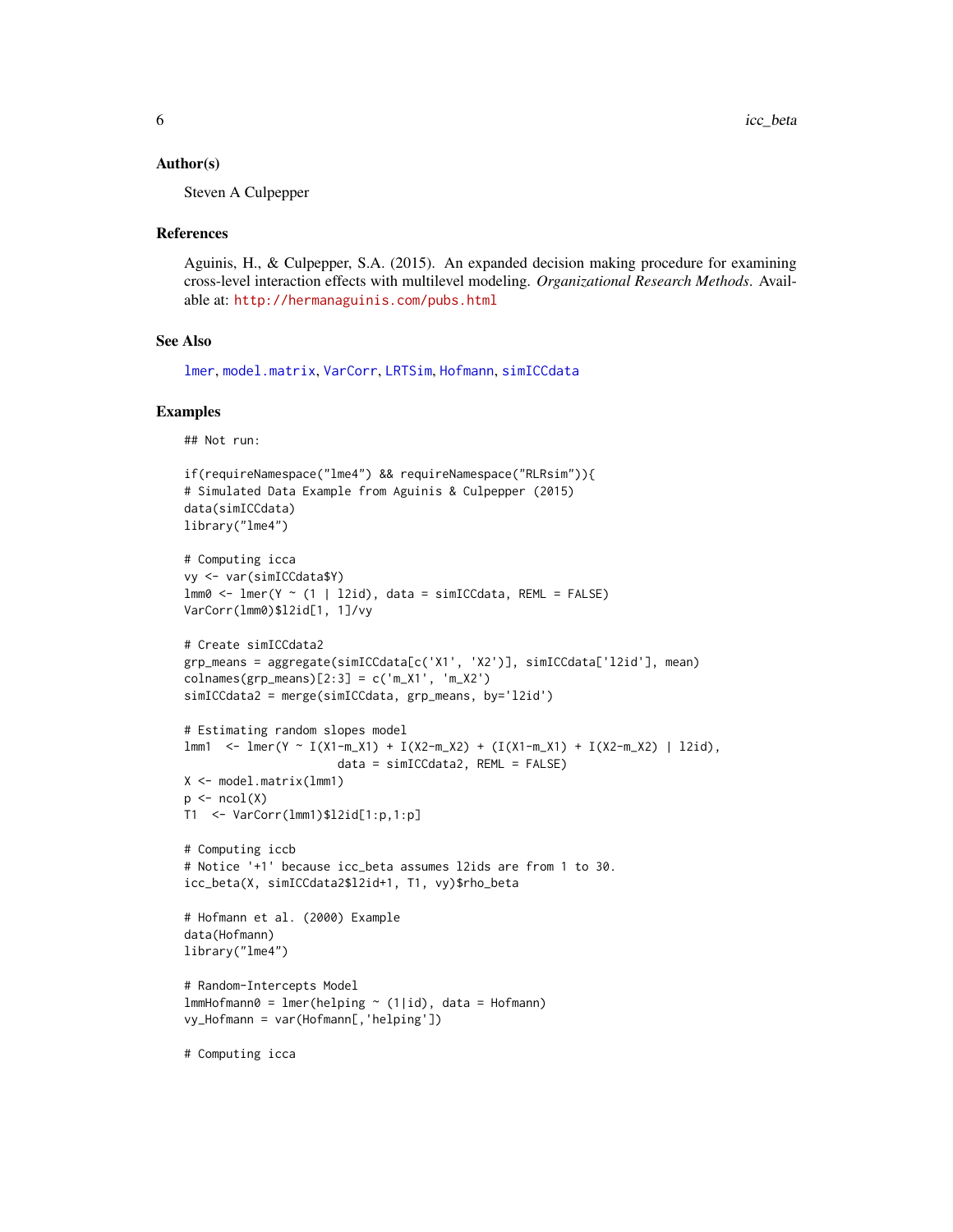#### <span id="page-6-0"></span>simICCdata 7

```
VarCorr(lmmHofmann0)$id[1,1]/vy_Hofmann
# Estimating Group-Mean Centered Random Slopes Model, no level 2 variables
lmmHofmann1 <- lmer(helping ~ mood_grp_cent + (mood_grp_cent |id),
                    data = Hofmann, REML = FALSE)
X_Hofmann <- model.matrix(lmmHofmann1)
P <- ncol(X_Hofmann)
T1_Hofmann <- VarCorr(lmmHofmann1)$id[1:P,1:P]
# Computing iccb
icc_beta(X_Hofmann, Hofmann[,'id'], T1_Hofmann, vy_Hofmann)$rho_beta
# Performing LR test
library("RLRsim")
lmmHofmann1a <- lmer(helping ~ mood_grp_cent + (1 |id),
                     data = Hofmann, REML = FALSE)
obs.LRT <- 2*(logLik(lmmHofmann1) - logLik(lmmHofmann1a))[1]
X <- getME(lmmHofmann1,"X")
Z <- t(as.matrix(getME(lmmHofmann1,"Zt")))
sim.LRT <- LRTSim(X, Z, 0, diag(ncol(Z)))(pval <- mean(sim.LRT > obs.LRT))
} else {
stop("Please install packages `RLRsim` and `lme4` to run the above example.")
}
## End(Not run)
```
<span id="page-6-1"></span>

simICCdata *Simulated data example from Aguinis and Culpepper (2015).*

#### Description

A simulated data example from Aguinis and Culpepper (2015) to demonstrate the [icc\\_beta](#page-4-1) function for computing the proportion of variance in the outcome variable that is attributed to heterogeneity in slopes due to higher-order processes/units.

#### Usage

simICCdata

#### Format

A data frame with 900 observations (i.e., 30 observations nested within 30 groups) on the following 6 variables.

l1id A within group ID variable.

l2id A group ID variable.

one A column of 1's for the intercept.

X1 A simulated level 1 predictor.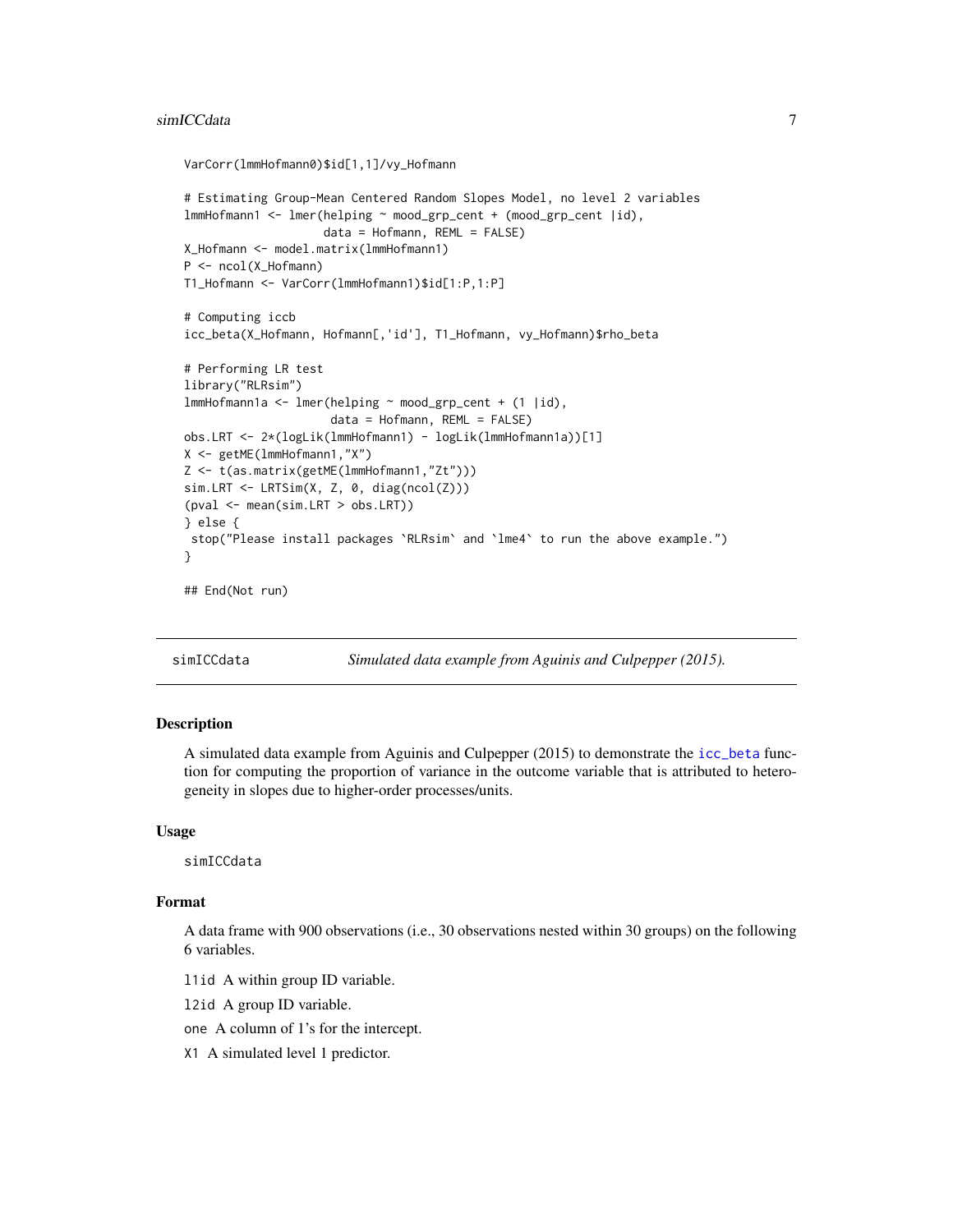<span id="page-7-0"></span>X2 A simulated level 1 predictor.

Y A simulated outcome variable.

#### Details

See Aguinis and Culpepper (2015) for the model used to simulate the dataset.

#### Source

Aguinis, H., & Culpepper, S.A. (2015). An expanded decision making procedure for examining cross-level interaction effects with multilevel modeling. *Organizational Research Methods*. Available at: <http://www.hermanaguinis.com/pubs.html>

#### See Also

[lmer](#page-0-0), [model.matrix](#page-0-0), [VarCorr](#page-0-0), [LRTSim](#page-0-0), [Hofmann](#page-2-1)

#### Examples

```
## Not run:
data(simICCdata)
if(requireNamespace("lme4")){
library("lme4")
# computing icca
vy <- var(simICCdata$Y)
lmm0 \leftarrow lmer(Y \sim (1|12id), data = simICCdata, REML = FALSE)VarCorr(lmm0)$l2id[1,1]/vy
# Create simICCdata2
grp_means = aggregate(simICCdata[c('X1','X2')], simICCdata['l2id'],mean)
colnames(grp_means)[2:3] = c('m_X1','m_X2')
simICCdata2 = merge(simICCdata, grp_means, by='l2id')
# Estimating random slopes model
lmm1 <- lmer(Y ~ I(X1-m_X1) + I(X2-m_X2) + (I(X1-m_X1) + I(X2-m_X2) | l2id),
              data = simICCdata2, REML = FALSE)
X <- model.matrix(lmm1)
p \leftarrow \text{ncol}(X)T1 <- VarCorr(lmm1) $l2id[1:p,1:p]
# computing iccb
# Notice '+1' because icc_beta assumes l2ids are from 1 to 30.
icc_beta(X, simICCdata2$l2id+1, T1, vy)$rho_beta
} else {
stop("Please install `lme4` to run the above example.")
}
```
## End(Not run)